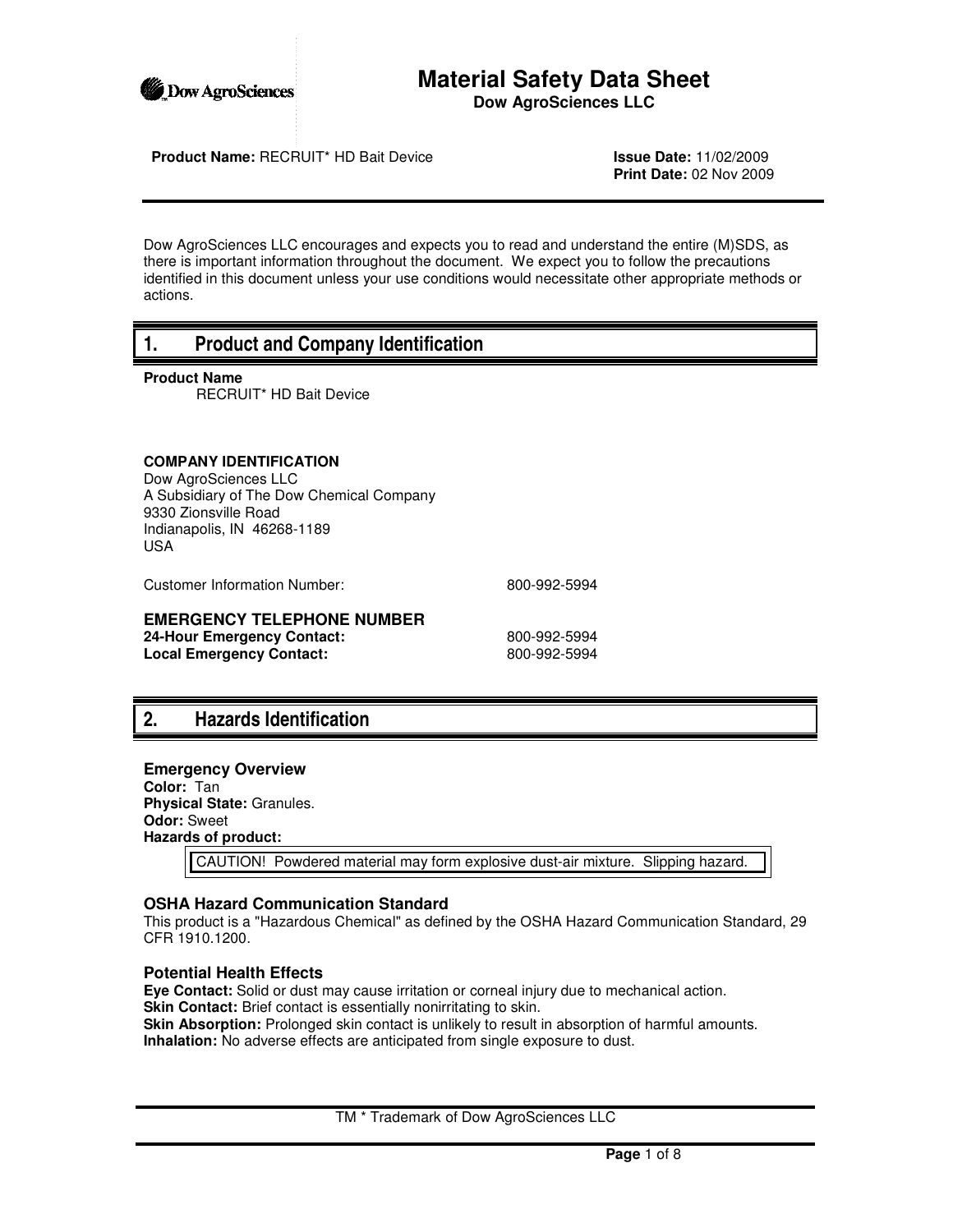**Ingestion:** Very low toxicity if swallowed. Harmful effects not anticipated from swallowing small amounts.

**Cancer Information:** For the active ingredient(s): Has caused cancer in laboratory animals. Dose levels producing these effects were many times higher than any dose levels expected from exposure due to use.

**Reproductive Effects:** For the active ingredient(s): In animal studies, has been shown to interfere with reproduction. In animal studies, has been shown to interfere with fertility. For the major component(s): In animal studies, cellulose has been shown to interfere with fertility and reproduction as a result of nutritional deficiencies associated with extremely high dietary concentrations of cellulose.

# **3. Composition Information**

| Component                                  | CAS#        | Amount            |
|--------------------------------------------|-------------|-------------------|
| Noviflumuron                               | 121451-02-3 | $0.5 \%$          |
| Cellulose                                  | 9004-34-6   | $67.6 \%$         |
| Octadecanoic acid, calcium salt<br>Balance | 1592-23-0   | $2.0 \%$<br>29.9% |

# **4. First-aid measures**

**Eye Contact:** Flush eyes with plenty of water; remove contact lenses after the first 1-2 minutes then continue flushing for several minutes. Only mechanical effects expected. If effects occur, consult a physician, preferably an ophthalmologist.

**Skin Contact:** Take off contaminated clothing. Rinse skin immediately with plenty of water for 15-20 minutes. Call a poison control center or doctor for treatment advice.

**Inhalation:** Move person to fresh air. If person is not breathing, call an emergency responder or ambulance, then give artificial respiration; if by mouth to mouth use rescuer protection (pocket mask etc). Call a poison control center or doctor for treatment advice.

**Ingestion:** No emergency medical treatment necessary.

**Notes to Physician:** No specific antidote. Treatment of exposure should be directed at the control of symptoms and the clinical condition of the patient. Have the Safety Data Sheet, and if available, the product container or label with you when calling a poison control center or doctor, or going for treatment.

**Emergency Personnel Protection:** First Aid responders should pay attention to self-protection and use the recommended protective clothing (chemical resistant gloves, splash protection). If potential for exposure exists refer to Section 8 for specific personal protective equipment.

# **5. Fire Fighting Measures**

**Extinguishing Media:** Water. Dry chemical fire extinguishers. Carbon dioxide fire extinguishers. **Fire Fighting Procedures:** Keep people away. Isolate fire and deny unnecessary entry. Soak thoroughly with water to cool and prevent re-ignition. Cool surroundings with water to localize fire zone. Hand held dry chemical or carbon dioxide extinguishers may be used for small fires. Contain fire water run-off if possible. Fire water run-off, if not contained, may cause environmental damage. Review the "Accidental Release Measures" and the "Ecological Information" sections of this (M)SDS. **Special Protective Equipment for Firefighters:** Wear positive-pressure self-contained breathing apparatus (SCBA) and protective fire fighting clothing (includes fire fighting helmet, coat, trousers, boots, and gloves). If protective equipment is not available or not used, fight fire from a protected location or safe distance.

**Unusual Fire and Explosion Hazards:** Pneumatic conveying and other mechanical handling operations can generate combustible dust. To reduce the potential for dust explosions, do not permit dust to accumulate. Dense smoke is produced when product burns.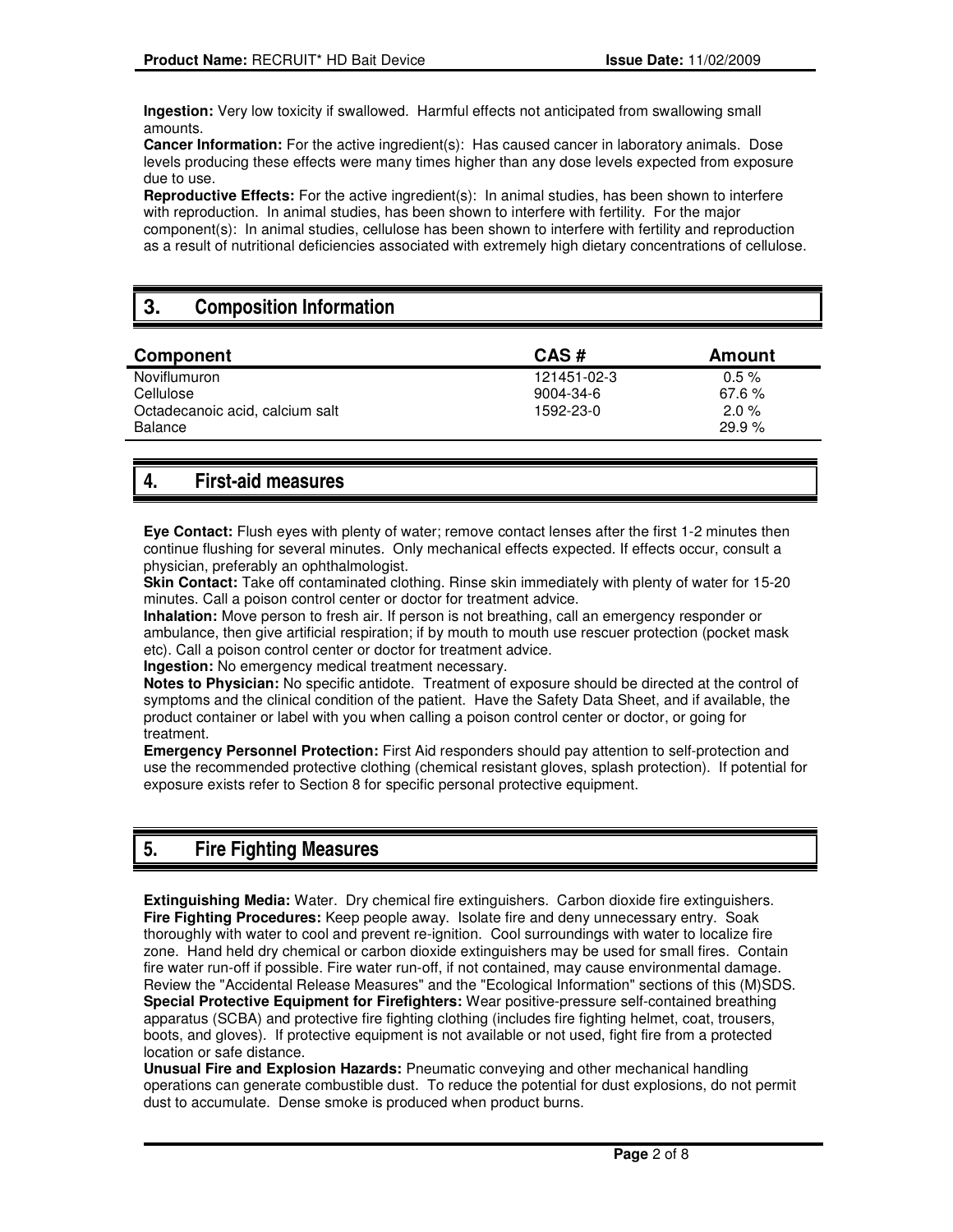**Hazardous Combustion Products:** During a fire, smoke may contain the original material in addition to combustion products of varying composition which may be toxic and/or irritating. Combustion products may include and are not limited to: Carbon monoxide. Carbon dioxide.

# **6. Accidental Release Measures**

**Steps to be Taken if Material is Released or Spilled:** Contain spilled material if possible. Small spills: Sweep up. Collect in suitable and properly labeled containers. Large spills: Contact Dow AgroSciences for clean-up assistance.

**Personal Precautions:** Spilled material may cause a slipping hazard. Use appropriate safety equipment. For additional information, refer to Section 8, Exposure Controls and Personal Protection. **Environmental Precautions:** Prevent from entering into soil, ditches, sewers, waterways and/or groundwater. See Section 12, Ecological Information.

# **7. Handling and Storage**

#### **Handling**

**General Handling:** Keep out of reach of children. Good housekeeping and controlling of dusts are necessary for safe handling of product. Keep away from heat, sparks and flame. Do not swallow. Avoid breathing dust or mist. Avoid contact with eyes, skin, and clothing. Use with adequate ventilation. Wash thoroughly after handling.

#### **Storage**

Store in a dry place. Store in original container. Do not store near food, foodstuffs, drugs or potable water supplies.

# **8. Exposure Controls / Personal Protection**

| <b>Exposure Limits</b>             |                                            |                                              |                                  |
|------------------------------------|--------------------------------------------|----------------------------------------------|----------------------------------|
| <b>Component</b>                   | <b>List</b>                                | <b>Type</b>                                  | Value                            |
| <b>Noviflumuron</b>                | Dow IHG                                    | <b>TWA</b>                                   | $0.1$ mg/m $3$                   |
| <b>Cellulose</b>                   | <b>ACGIH</b><br><b>OSHA Table</b><br>$Z-1$ | <b>TWA</b><br>PEL<br>Respirable<br>fraction. | 10 $mg/m3$<br>$5 \text{ mg/m}$ 3 |
|                                    | <b>OSHA Table</b><br>$Z-1$                 | <b>PEL Total</b><br>dust.                    | 15 mg/m $3$                      |
| Octadecanoic acid, calcium<br>salt | <b>ACGIH</b>                               | <b>TWA</b>                                   | 10 $mg/m3$                       |

RECOMMENDATIONS IN THIS SECTION ARE FOR MANUFACTURING, COMMERCIAL BLENDING AND PACKAGING WORKERS. APPLICATORS AND HANDLERS SHOULD SEE THE PRODUCT LABEL FOR PROPER PERSONAL PROTECTIVE EQUIPMENT AND CLOTHING.

### **Personal Protection**

**Eye/Face Protection:** Use safety glasses (with side shields). If there is a potential for exposure to particles which could cause eye discomfort, wear chemical goggles.

**Skin Protection:** Wear clean, body-covering clothing.

**Hand protection:** Use gloves chemically resistant to this material when prolonged or frequently repeated contact could occur. Examples of preferred glove barrier materials include: Polyvinyl chloride ("PVC" or "vinyl"). Neoprene. Nitrile/butadiene rubber ("nitrile" or "NBR"). NOTICE: The selection of a specific glove for a particular application and duration of use in a workplace should also take into account all relevant workplace factors such as, but not limited to: Other chemicals which may be handled, physical requirements (cut/puncture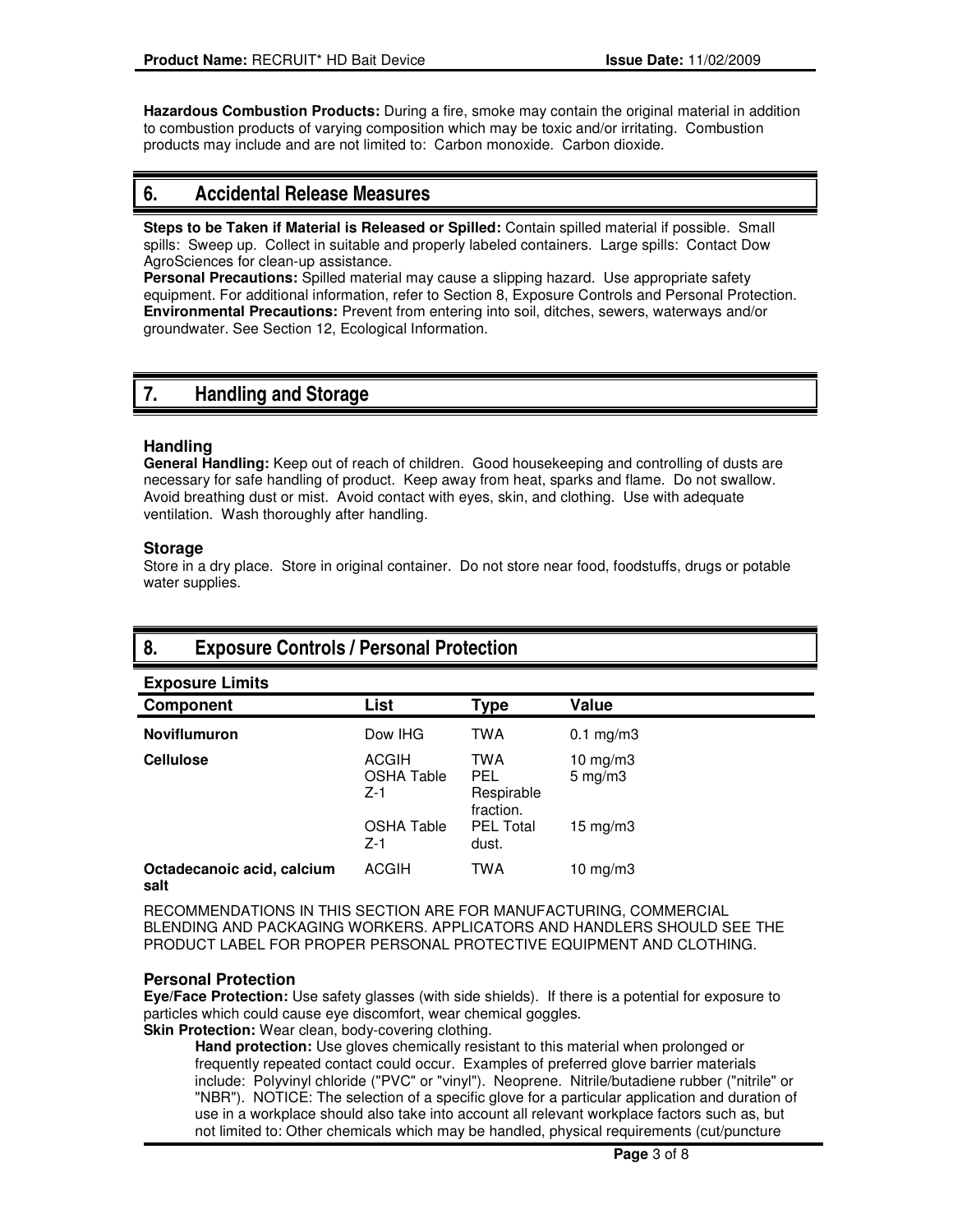protection, dexterity, thermal protection), potential body reactions to glove materials, as well as the instructions/specifications provided by the glove supplier.

**Respiratory Protection:** Respiratory protection should be worn when there is a potential to exceed the exposure limit requirements or guidelines. If there are no applicable exposure limit requirements or guidelines, wear respiratory protection when adverse effects, such as respiratory irritation or discomfort have been experienced, or where indicated by your risk assessment process. For most conditions, no respiratory protection should be needed; however, in dusty atmospheres, use an approved particulate respirator. The following should be effective types of air-purifying respirators: Organic vapor cartridge with a particulate pre-filter.

**Ingestion:** Use good personal hygiene. Do not consume or store food in the work area. Wash hands before smoking or eating.

#### **Engineering Controls**

**Ventilation:** Use local exhaust ventilation, or other engineering controls to maintain airborne levels below exposure limit requirements or guidelines. If there are no applicable exposure limit requirements or guidelines, general ventilation should be sufficient for most operations. Local exhaust ventilation may be necessary for some operations.

# **9. Physical and Chemical Properties**

| <b>Physical State</b><br>Color<br>Odor<br><b>Flash Point - Closed Cup</b><br><b>Flammable Limits In Air</b> | Granules.<br>Tan<br>Sweet<br>Not applicable<br><b>Lower:</b> Not applicable<br><b>Upper: Not applicable</b> |
|-------------------------------------------------------------------------------------------------------------|-------------------------------------------------------------------------------------------------------------|
| <b>Autoignition Temperature</b>                                                                             | Not applicable                                                                                              |
| <b>Vapor Pressure</b>                                                                                       | Not applicable                                                                                              |
| Boiling Point (760 mmHg)                                                                                    | Not applicable.                                                                                             |
| Vapor Density (air $= 1$ )                                                                                  | Not applicable                                                                                              |
| Specific Gravity (H2O = 1)                                                                                  |                                                                                                             |
| <b>Liquid Density</b>                                                                                       | Not applicable                                                                                              |
| <b>Bulk Density</b>                                                                                         | 0.0005 kg/m3 @ 23.1 °C                                                                                      |
| <b>Freezing Point</b>                                                                                       | Not applicable                                                                                              |
| <b>Melting Point</b>                                                                                        | No test data available                                                                                      |
| Solubility in water (by<br>weight)                                                                          | No test data available                                                                                      |
| рH                                                                                                          | $6.4$ ( $@$ 1 %) pH Electrode                                                                               |
| <b>Decomposition</b><br><b>Temperature</b>                                                                  | No test data available                                                                                      |
| Partition coefficient, n-<br>octanol/water (log Pow)                                                        | No data available for this product. See Section 12 for individual<br>component data.                        |

# **10. Stability and Reactivity**

#### **Stability/Instability**

Thermally stable at typical use temperatures. **Conditions to Avoid:** Some components of this product can decompose at elevated temperatures.

**Incompatible Materials:** Avoid contact with: Strong oxidizers.

#### **Hazardous Polymerization**

Will not occur.

#### **Thermal Decomposition**

Decomposition products depend upon temperature, air supply and the presence of other materials.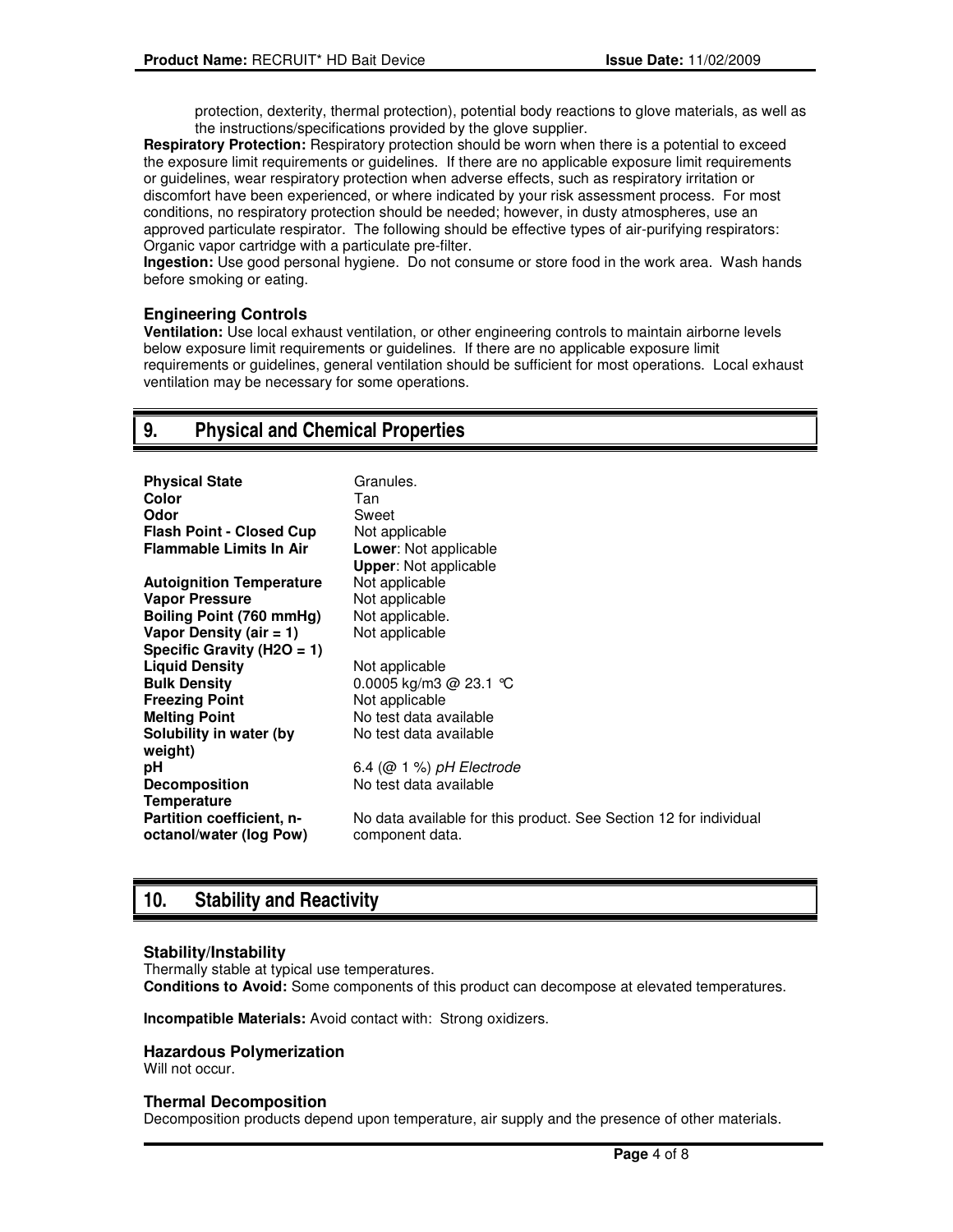# **11. Toxicological Information**

#### **Acute Toxicity**

#### **Ingestion**

As product. Single dose oral LD50 has not been determined.

**Skin Absorption** 

As product. The dermal LD50 has not been determined.

**Inhalation** 

As product. The LC50 has not been determined.

#### **Sensitization**

#### **Skin**

For the active ingredient(s): Did not cause allergic skin reactions when tested in guinea pigs.

#### **Repeated Dose Toxicity**

For the active ingredient(s): Based on available data, repeated exposures are not anticipated to cause significant adverse effects.

#### **Chronic Toxicity and Carcinogenicity**

For the active ingredient(s): Has caused cancer in laboratory animals. Dose levels producing these effects were many times higher than any dose levels expected from exposure due to use.

#### **Developmental Toxicity**

For the active ingredient(s): Did not cause birth defects or any other fetal effects in laboratory animals. **Reproductive Toxicity**

For the active ingredient(s): In animal studies, has been shown to interfere with reproduction. In animal studies, has been shown to interfere with fertility. For the major component(s): In animal studies, cellulose has been shown to interfere with fertility and reproduction as a result of nutritional deficiencies associated with extremely high dietary concentrations of cellulose.

#### **Genetic Toxicology**

Contains a component(s) which were negative in in vitro genetic toxicity studies. Contains component(s) which were negative in animal genetic toxicity studies.

# **12. Ecological Information**

#### **ENVIRONMENTAL FATE**

#### Data for Component: **Noviflumuron**

#### **Movement & Partitioning**

Bioconcentration potential is high (BCF > 3000 or Log Pow between 5 and 7). Expected to be relatively immobile in soil (Koc > 5000). **Henry's Law Constant (H):** 6.65E-11 atm\*m3/mole; 25 °C Estimated.

**Partition coefficient, n-octanol/water (log Pow):** 6.81 Estimated.

#### **Persistence and Degradability**

No relevant information found.

#### **Indirect Photodegradation with OH Radicals**

| <b>Rate Constant</b>                               | <b>Atmospheric Half-life</b> | Method     |
|----------------------------------------------------|------------------------------|------------|
| $8.95E - 12$ cm $3/s$                              | 14.34 h                      | Estimated. |
| The contract Organization Department of OO and the |                              |            |

### **Theoretical Oxygen Demand:** 1.03 mg/g

## Data for Component: **Cellulose**

### **Movement & Partitioning**

No bioconcentration is expected because of the relatively high molecular weight (MW greater than 1000).

#### **Persistence and Degradability**

Degradation is expected in the soil environment within days to weeks. **Theoretical Oxygen Demand:** 1.18 mg/mg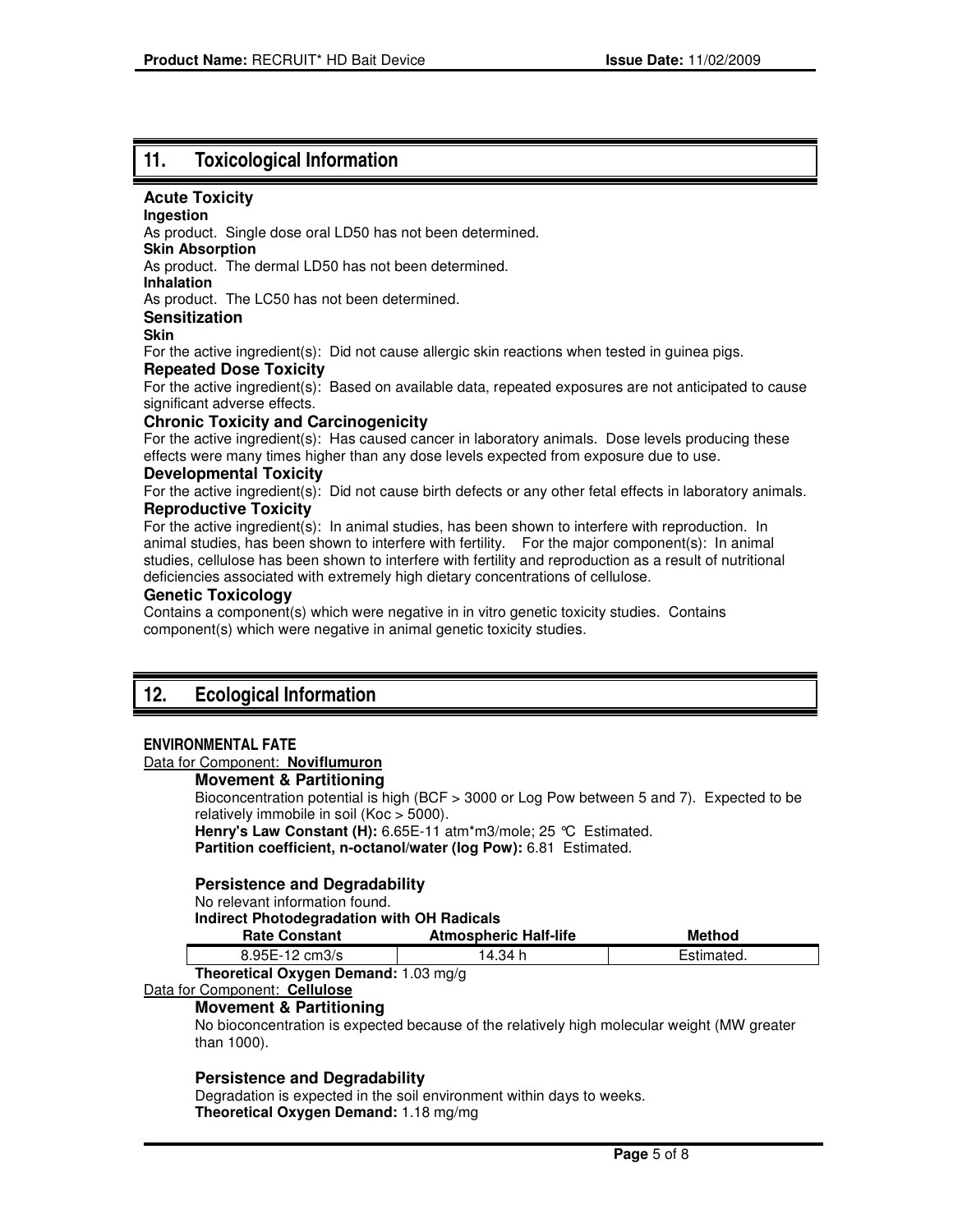#### Data for Component: **Octadecanoic acid, calcium salt**

**Movement & Partitioning**  No relevant information found.

**Persistence and Degradability** 

No relevant information found. **Theoretical Oxygen Demand:** 2.74 mg/mg

#### **ECOTOXICITY**

#### Data for Component: **Noviflumuron**

Material is very highly toxic to aquatic organisms on an acute basis (LC50/EC50 <0.1 mg/L in the most sensitive species). Material is practically non-toxic to birds on an acute basis (LD50 > 2000 mg/kg). Material is slightly toxic to birds on a dietary basis (LC50 between 1001 and 5000 ppm).

**Fish Acute & Prolonged Toxicity**  LC50, bluegill (Lepomis macrochirus), static renewal, 96 h: > 2.0 mg/l LC50, rainbow trout (Oncorhynchus mykiss), static renewal, 96 h: > 2.00 mg/l **Aquatic Invertebrate Acute Toxicity**  EC50, water flea Daphnia magna, flow-through, 48 h, immobilization: 0.0003 mg/l **Aquatic Plant Toxicity**  ErC50, green alga Pseudokirchneriella subcapitata (formerly known as Selenastrum capricornutum),  $72 h:$   $> 0.75 mg/l$ EyC50, green alga Pseudokirchneriella subcapitata (formerly known as Selenastrum capricornutum), Growth inhibition (cell density reduction), 96 h: > 0.75 mg/l **Toxicity to Micro-organisms**  EC50, OECD 209 Test; activated sludge, respiration inhibition, 3 h: > 1.9 mg/l **Toxicity to Non-mammalian Terrestrial Species**  oral LD50, bobwhite (Colinus virginianus): > 2,000 mg/kg dietary LC50, bobwhite (Colinus virginianus): 4,100 ppm oral LD50, Honey bee (Apis mellifera) contact LD50, Honey bee (Apis mellifera) **Toxicity to Soil Dwelling Organisms**  LC50, Earthworm Eisenia foetida, adult, 14 d: > 10,000 mg/kg Data for Component: **Cellulose** Not expected to be acutely toxic to aquatic organisms.

**Fish Acute & Prolonged Toxicity**  LC50, fish:  $> 100$  mg/l **Aquatic Plant Toxicity**  LC50, algae:  $> 100$  mg/l **Toxicity to Micro-organisms**  LC50; bacteria:  $> 100$  mg/l

Data for Component: **Octadecanoic acid, calcium salt** Not expected to be acutely toxic to aquatic organisms.

# **13. Disposal Considerations**

If wastes and/or containers cannot be disposed of according to the product label directions, disposal of this material must be in accordance with your local or area regulatory authorities. This information presented below only applies to the material as supplied. The identification based on characteristic(s) or listing may not apply if the material has been used or otherwise contaminated. It is the responsibility of the waste generator to determine the toxicity and physical properties of the material generated to determine the proper waste identification and disposal methods in compliance with applicable regulations. If the material as supplied becomes a waste, follow all applicable regional, national and local laws.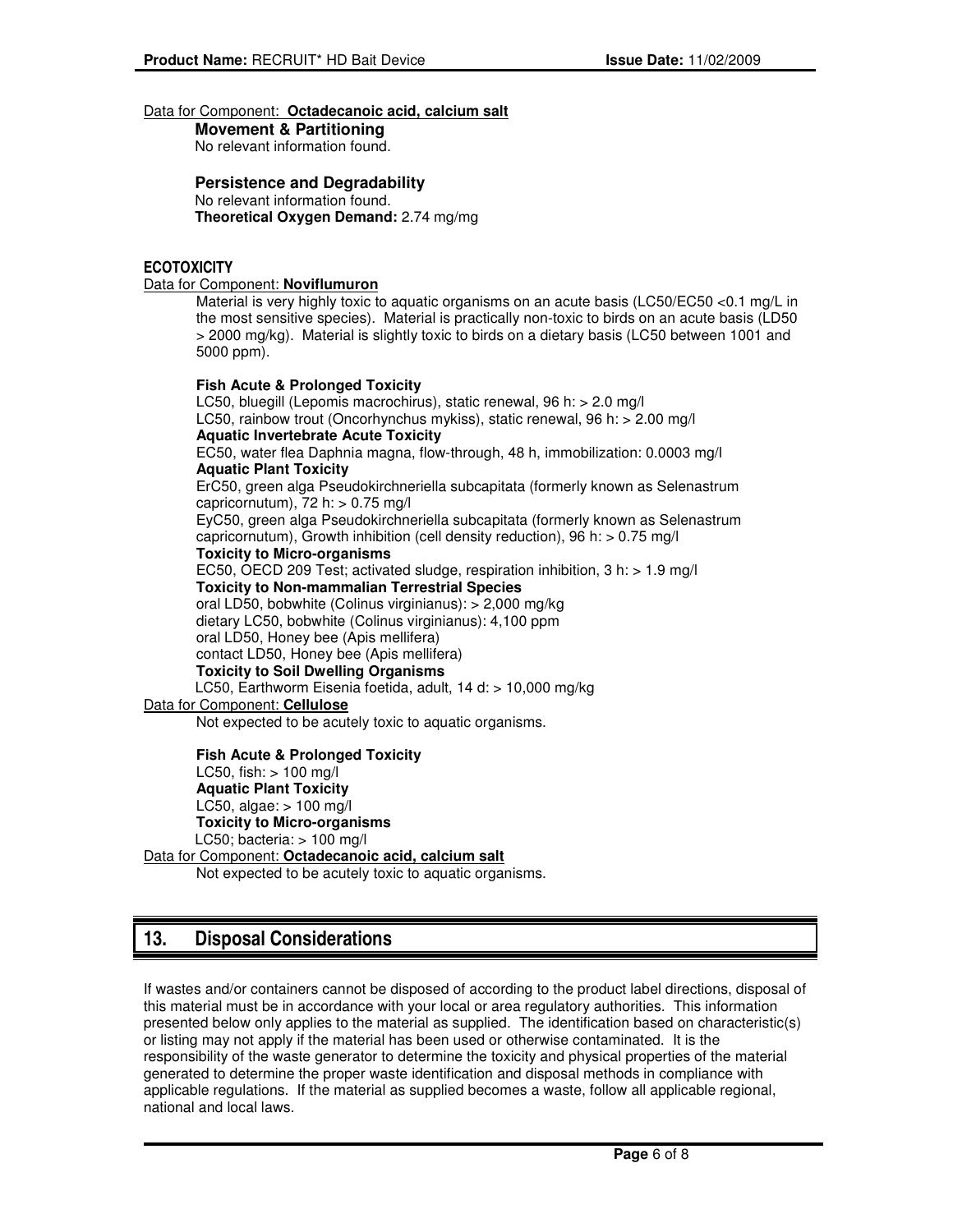## **14. Transport Information**

**DOT Non-Bulk** NOT REGULATED

**DOT Bulk**

NOT REGULATED

#### **IMDG**

**Proper Shipping Name:** ENVIRONMENTALLY HAZARDOUS SUBSTANCES, SOLID, NOS **Technical Name:** Noviflumuron **Hazard Class:** 9 **ID Number:** UN3077 **Packing Group:** PG III **EMS Number:** f-a,s-f **Marine pollutant.: Yes**

**ICAO/IATA** NOT REGULATED **Additional Information**

MARINE POLLUTANT

This information is not intended to convey all specific regulatory or operational requirements/information relating to this product. Additional transportation system information can be obtained through an authorized sales or customer service representative. It is the responsibility of the transporting organization to follow all applicable laws, regulations and rules relating to the transportation of the material.

## **15. Regulatory Information**

#### **OSHA Hazard Communication Standard**

This product is a "Hazardous Chemical" as defined by the OSHA Hazard Communication Standard, 29 CFR 1910.1200.

**Superfund Amendments and Reauthorization Act of 1986 Title III (Emergency Planning and Community Right-to-Know Act of 1986) Sections 311 and 312**

| Immediate (Acute) Health Hazard          | N٥  |
|------------------------------------------|-----|
| <b>Delayed (Chronic) Health Hazard</b>   | Yes |
| <b>Fire Hazard</b>                       | N٥  |
| <b>Reactive Hazard</b>                   | N٥  |
| <b>Sudden Release of Pressure Hazard</b> | N٥  |

#### **Superfund Amendments and Reauthorization Act of 1986 Title III (Emergency Planning and Community Right-to-Know Act of 1986) Section 313**

To the best of our knowledge, this product does not contain chemicals at levels which require reporting under this statute.

#### **Pennsylvania (Worker and Community Right-To-Know Act): Pennsylvania Hazardous Substances List and/or Pennsylvania Environmental Hazardous Substance List:**

The following product components are cited in the Pennsylvania Hazardous Substance List and/or the Pennsylvania Environmental Substance List, and are present at levels which require reporting.

| Component | CAS#            | Amount |
|-----------|-----------------|--------|
| Cellulose | $9004 - 34 - 6$ | 67.6%  |

#### **Pennsylvania (Worker and Community Right-To-Know Act): Pennsylvania Special Hazardous Substances List:**

To the best of our knowledge, this product does not contain chemicals at levels which require reporting under this statute.